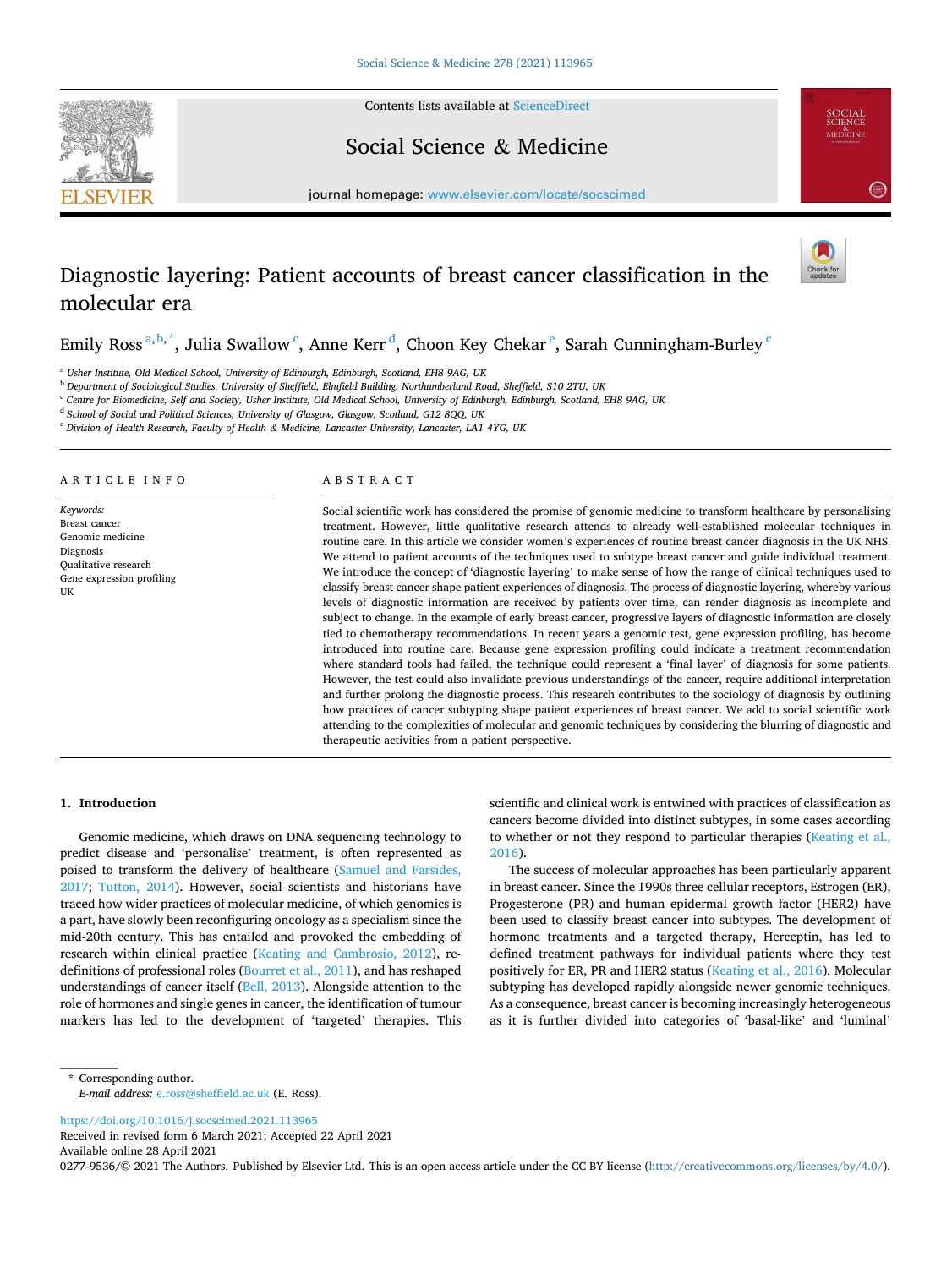cancers, and according to known single gene markers such as BRCA1/2 (*ibid*). Indeed, a recent article in *Nature*'s *Breast Cancer* journal suggests that this (ongoing) fragmentation demands that breast cancers be considered as rare diseases ([Bartlett and Parelukar, 2017\)](#page-8-0).

Reflective of its heterogeneity, in the UK today a diagnosis of breast cancer is multifaceted, informed by factors including the presentation of symptoms, clinical imaging and laboratory analysis of tumour tissue. Pathology examinations occur at several time points, following one or more biopsies and surgeries to remove the cancerous and surrounding tissue. Alongside histological laboratory work to establish characteristics such as the tumour's size and whether it has spread to the lymph nodes (LN), the examination of the ER, PR and HER2 status of tumour tissue to determine molecular subtype is a routine aspect of breast cancer diagnosis in the UK. This provides an indication of the suitability of hormone treatments and Herceptin for each patient [\(Yeo et al., 2014](#page-8-0)). In addition to these well-established molecular practices, genomic approaches are also becoming implemented within routine NHS diagnostic processes. The hope attached to these techniques is that they will lead to a more precise understanding of cancer type, and better guide prognosis and treatment decision-making for individual patients.

In 2013 a genomic technique, gene expression profiling, was approved for use within the UK NHS for a defined group of patients with early stage ER/PR+, HER2-and LN- breast cancer [\(National Institute for](#page-8-0)  [Health and Care Excellence, 2018\)](#page-8-0). This cancer type is highly responsive to hormone treatment and associated with a good prognosis, with some patients avoiding adjuvant chemotherapy. The stratification of this group of patients into those who will and will not receive chemotherapy is emblematic of precision medicine. In the UK today this is aided by prognostic algorithms, which draw on information about the patient and their tumour markers to calculate an estimation of chemotherapy benefit. However, for a small proportion of these patients, a recommendation for chemotherapy can remain elusive following use of these tools. It is at this point that gene expression profiling may be requested by NHS clinicians.

The first gene expression profiling platform approved for NHS use in the UK was the US-developed Onco*type* DX test. This test analyses 21 genes in tumour tissue taken at surgery to develop prognostic information (the likelihood of cancer recurrence), and based on this an estimate of chemotherapy benefit. Today this test has been adopted across the UK NHS to inform chemotherapy decision-making. The addition of gene expression profiling to existing practices of subtyping reflects the fact that clinically and within the laboratory, the number of procedures and tests undertaken on breast tumour samples is increasing. As a consequence, diagnostic processes are becoming more divergent among individual patients (for example, some patients' samples are amenable to further classificatory practices to determine treatment, while for some a treatment recommendation is clear from an earlier stage), and more protracted. An important question for sociologists is how these wider approaches to molecularization for driving more individualised and precise diagnoses impact patients' experiences of cancer.

Across medical sociology, a number of scholars have considered personal experiences of breast cancer diagnosis (e.g. [Liamputtong and](#page-8-0)  [Suwankhong, 2015;](#page-8-0) [Sulik, 2009](#page-8-0)), including of molecular diagnostics through the case of germline BRCA1/2 genetic testing ([Hallowell et al.,](#page-8-0)  [2004;](#page-8-0) [Hesse-Biber, 2014](#page-8-0)). Using ethnographic methods, [Day et al.](#page-8-0)  [\(2017\)](#page-8-0) explored patient and practitioner experiences of genomic techniques to stratify treatment within NHS breast cancer care, concluding that in this setting these practices "promoted less rather than more integrated, personalised and seamless care" (p155). Though experiences of breast cancer diagnosis more broadly have often been the focus of social scientific enquiry, less in-depth attention has been given to the well-established processes of diagnostic classification used to identify breast cancer subtypes and guide treatment decision-making. Consideration of routine diagnostic processes in cancer is important because these impact patient interpretations of their disease and treatment decisions, but also because these processes have the potential to become reconfigured with the introduction of genomic techniques.

In this article, we explore women's accounts of being diagnosed with early stage ER/PR+, HER2-and LN- breast cancer, focusing on patients who have experienced Onco*type* DX testing as part of this process. We discuss experiences of well-established clinical diagnostic pathways to identify their specific cancer type, then turn to accounts of the Onco*type*  DX test. Contributing to literature on the sociology of diagnosis, we introduce the concept of 'diagnostic layering' to make sense of how the multitude of diagnostic processes in oncology, which in the UK today routinely draw on molecular and genomic techniques, shape patients' experiences of being diagnosed with breast cancer. First, we outline some of the sociological approaches to diagnosis that have informed our analysis.

#### *1.1. Diagnosis as a process and system of classification*

In recent years, the study of diagnosis has become firmly established as a 'sociology', with in-depth examination of the procedures and experiences of diagnosis providing insight into the wider social and structural conditions within which it occurs ([Jutel, 2015\)](#page-8-0), but also showing how diagnosis acts upon social worlds ([Pickersgill, 2014\)](#page-8-0). Sociologists have demonstrated that diagnosis is a both a process shaping patient and professional experience, and also a system of classification working to organise disease and direct treatment ([Jutel and Nettleton,](#page-8-0)  [2011\)](#page-8-0). Two fundamental classification practices within medicine are the acts of 'lumping', whereby broad categories are created highlighting connections and similarities between conditions, and 'splitting', which emphasises specificity and difference ([Zerubavel, 1996\)](#page-8-0). [Joyce and](#page-8-0)  [Jeske \(2020\)](#page-8-0) describe the fine-tuning of diagnostic categories through lumping and splitting as an iterative and ongoing process, requiring adjustment as new tests and treatments are developed and new knowledge is produced.

Once established, diagnoses can be acted upon through the establishment of a corresponding prognosis and treatment plan [\(Jutel, 2009](#page-8-0)). Diagnostic techniques thus have productive effects within the clinic, with powerful consequences for patients, clinicians and the wider organisation of healthcare practice. However, social scientists have shown that the messiness of disease means medical classifications are uncertain and always 'configurationally complex' [\(Bowker and Star,](#page-8-0)  [1999:](#page-8-0) 172) as they attempt to bind the "biological, the technological, the social, the political and the lived" ([Jutel, 2009:](#page-8-0) 294) through assemblages of a range of human and non-human actors (see [Gardner et al.,](#page-8-0)  [2011; Locock et al., 2016](#page-8-0)).

By tracing diagnosis in practice, existing work has shown that diagnostic categories and procedures can be experienced by patients in varying ways; for example as disembodying in the case of medical technologies [\(Daly, 1989](#page-8-0)), but also as empowering, by providing reas-surance ([Blaxter, 2009](#page-8-0)) or opportunities to work strategically with diagnostic categories ([Joyce and Jeske, 2020\)](#page-8-0). Sociologists have shown that the road to diagnosis is rarely straightforward for individuals and those treating them, often experienced as negotiated [\(Madden and Sim,](#page-8-0)  [2006\)](#page-8-0), and generative of uncertainty ([Timmermans et al., 2017](#page-8-0); [Swal](#page-8-0)[low, 2020](#page-8-0)). This has been discussed even in relation to conditions with well-established and apparently stable classificatory procedures. For example, [Purkis and Van Mossel \(2008\)](#page-8-0) show that in the face of a multitude of technologies and tests, patients navigating the Canadian breast cancer system experienced diagnosis as "neither clear or complete but always in motion, frequently being revised" (p143). The authors found that diagnosis and treatment plans were continuously negotiated, and therefore conceptualise cancer as a contested illness. This characterisation likens cancer to medically unexplained conditions, which can situate patients in a 'diagnostic limbo' [\(Nettleton, 2006](#page-8-0)) and leave them unable to access treatment - demonstrating the close relationship between these clinical activities [\(Dumit, 2006\)](#page-8-0).

Genomic techniques have further reconfigured the relationship between diagnosis and treatment, and the wider healthcare systems within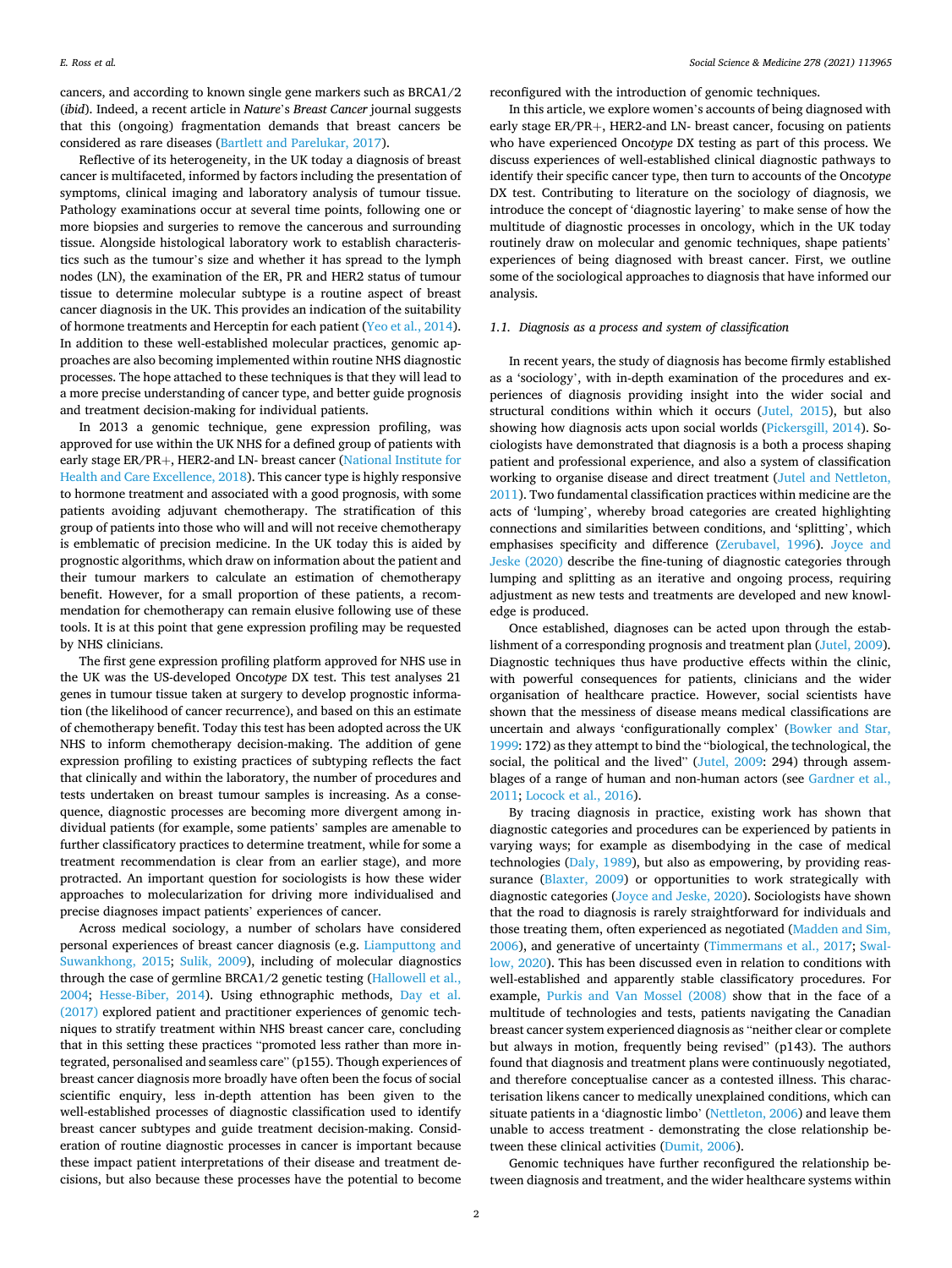*Social Science & Medicine 278 (2021) 113965*

which these practices take place (e.g. [Bourret et al., 2011](#page-8-0); Timmermans [et al., 2017\)](#page-8-0). Troubling the sociological delineation of diagnosis as a distinct process, [Bourret et al. \(2011\)](#page-8-0) have shown how novel molecular techniques can conflate diagnostic, prognostic and therapeutic work. Diagnosis and treatment become intimately connected within molecular approaches, as therapeutic decision-making becomes directly related to knowledge of cancer pathogenesis and progression ([Keating and Cam](#page-8-0)[brosio, 2013](#page-8-0)).

Despite anticipations for genomic techniques to remedy diagnostic uncertainties, particularly in rare genetic diseases where patients seeking a diagnosis often hope these "advanced" tools "may bring their search to an end" [\(Timmermans et al., 2017](#page-8-0): 442), their mobilisation does not always provide a resolution. These techniques can produce uncertain results and interpretive dilemmas for clinical teams ([Skinner](#page-8-0)  [et al., 2016](#page-8-0)). This has also been discussed in relation to efforts to mainstream genomic technologies into routine care. Here the fallibilities of novel techniques, and a lack of capacity to interpret complex genomic information, can demand careful work from healthcare practitioners to manage patients' expectations for treatment [\(Kerr et al., 2019\)](#page-8-0).

In this article, we draw on qualitative interview and observational data to explore these issues in the context of routine cancer care in a UK setting. We contribute to existing literature by considering the molecularization of breast cancer diagnosis, with specific reference to the identification of cancer markers and gene expression profiling (Onco*type*  DX). Drawing on personal accounts we introduce the concept of 'diagnostic layering' as a heuristic device to make sense of how these processes of classifying breast cancer shape patient experience. Due to the numerous laboratory analyses now conducted on breast tumour tissue, patients receive information about their cancer in 'layers', as separate rounds of clinical information are relayed to them by their clinician. This can be over a period of many weeks. These layers aim towards a more refined diagnosis, as they work to 'lump' the suspected tumour as a cancer, and then 'split' the cancer into a distinct subtype and subsequently direct treatment. The concept of layering thus entails both of these activities, but additionally captures the temporality of these processes, which occur across various time points and may require repetition. As several layers of diagnostic information from diverse sources are collated to subtype breast cancer today, including histopathological, molecular and genomic analyses, we contend that diagnosis is temporally extended, as well rendered partial (incomplete) and subject to change (mutable). This can impact patients' expectations for diagnostic pathways and care. Despite anticipations for genomic testing to finalise the diagnostic process, patient accounts reveal a more complex picture. We show that the incorporation of these test results into treatment decision-making is not straightforward, but informed by diagnostic information derived from established tools, and powerful cultural imaginaries of cancer and chemotherapy.

# **2. Methods**

The data on which this article is based is drawn from a large multisited research project considering how genomic techniques in cancer are impacting patient and practitioner experiences of cancer care. As part of this project a range of health professionals were interviewed, with some emphasising the importance of attending not only to novel genomic techniques, but those already established in routine care such as gene expression profiling. As such, following NHS ethical approval (REC reference 16/YH/0229) and with the help of key oncologists and research nurses, we recruited and interviewed 18 patients who had received Onco*type* DX testing as part of their cancer care at NHS sites within England and Scotland. We also conducted four observations of consultations where patients (all with an accompanying family member) discussed treatment decisions in light of Onco*type* DX results. Interviews with oncologists who had used the technique with their patients were also conducted, as well as observation of online discussions of Onco*type*  DX testing, with these findings presented elsewhere ([Kerr et al., 2021](#page-8-0);

#### [Ross et al., 2019](#page-8-0)).

Interviews with patients took place between June 2017–August 2019. Interviews were semi-structured and began by seeking a narrative account of the interviewee's symptoms, suspicions and their path to diagnosis. Interviews also covered engagements with gene expression profiling specifically, including how the technique was explained by their clinician, any independent research they had undertaken about the technique, how they made sense of their Onco*type* DX result, subsequent treatment decision-making and ongoing legacies of the result. Interviews lasted between 45 min to up to 2 h, were audio-recorded and transcribed verbatim. The four observations of consultations took place in June and July 2017. These involved a researcher being present at consultations where treatment decisions were discussed and formalised by patients following their Onco*type* DX result. These lasted up to 1 h. Fieldnotes were taken by hand, before being typed and shared with the research team.

Analysis drew on techniques of constant comparison (cf. [Charmaz,](#page-8-0)  [2006\)](#page-8-0) and thematic analysis. Transcripts and fieldnotes were shared between team members, and read and compared in an iterative process moving back and forth between individual transcripts and the complete set of interviews and observations. Similarities and differences were noted within and between transcripts and fieldnotes, with reference to data from the wider project and sociological literature on diagnosis and cancer. Key themes were developed as a result of this process. These included 'treatment decision-making' 'quantification of risk', 'embodiment', and 'clinical judgement'. The theme of 'layering' began as an *in vivo* code that succinctly described participants' experiences of gradually gaining various levels of information about their cancer over time. After going back to the data with this theme in mind, we developed the concept of 'diagnostic layering' to convey the ways in which, from a patient perspective, molecular and genomic information shape experiences of contemporary breast cancer diagnosis. We also attended to how processes of diagnostic classification were further shaped for these participants in light of gene expression profiling; in ways that could both end but also extend the diagnostic process.

In what follows, we present women's accounts of 'diagnostic layering', and discuss the implications of this for chemotherapy decisionmaking and wider experiences of cancer. In the first section we attend to how participants discussed well-established routine diagnostic procedures for breast cancer. We share experiences of several of the 'diagnostic layers' articulated by patients. These included provisional diagnoses of cancer at the breast clinic, the molecular classification of cancer following pathology results (including informal characterisations of their cancer type by clinicians), and for some the re-casting of their cancers after further pathology. In the second section we attend specifically to personal accounts of Onco*type* DX testing. We show how this aspect of diagnosis became intimately connected to treatment, and related to this, how some women described this as a 'final' layer of diagnostic information. However, for others this information could introduce further uncertainties and extend diagnostic processes. We end by considering the implications of genomic techniques for patients' experiences of cancer diagnosis.

### **3. Diagnostic layering in early stage breast cancer**

Many participants' experiences of diagnosis began with an embodied awareness of a lump in their breast, but for a minority this followed a recall after routine screening. At the time of our interviews patients had all been treated surgically, and had commenced or were due to embark on chemotherapy and/or radiotherapy following the results of gene expression profiling.

For most interviewees, the initial labelling of suspicions about a lump or a blur on a mammogram as cancer took place in the breast clinic. The clinic, described by Dette as a "one-stop shop", provided women with a mammogram, ultrasound and, if necessary, a biopsy on the same day. Valerie described her experience at the clinic as like a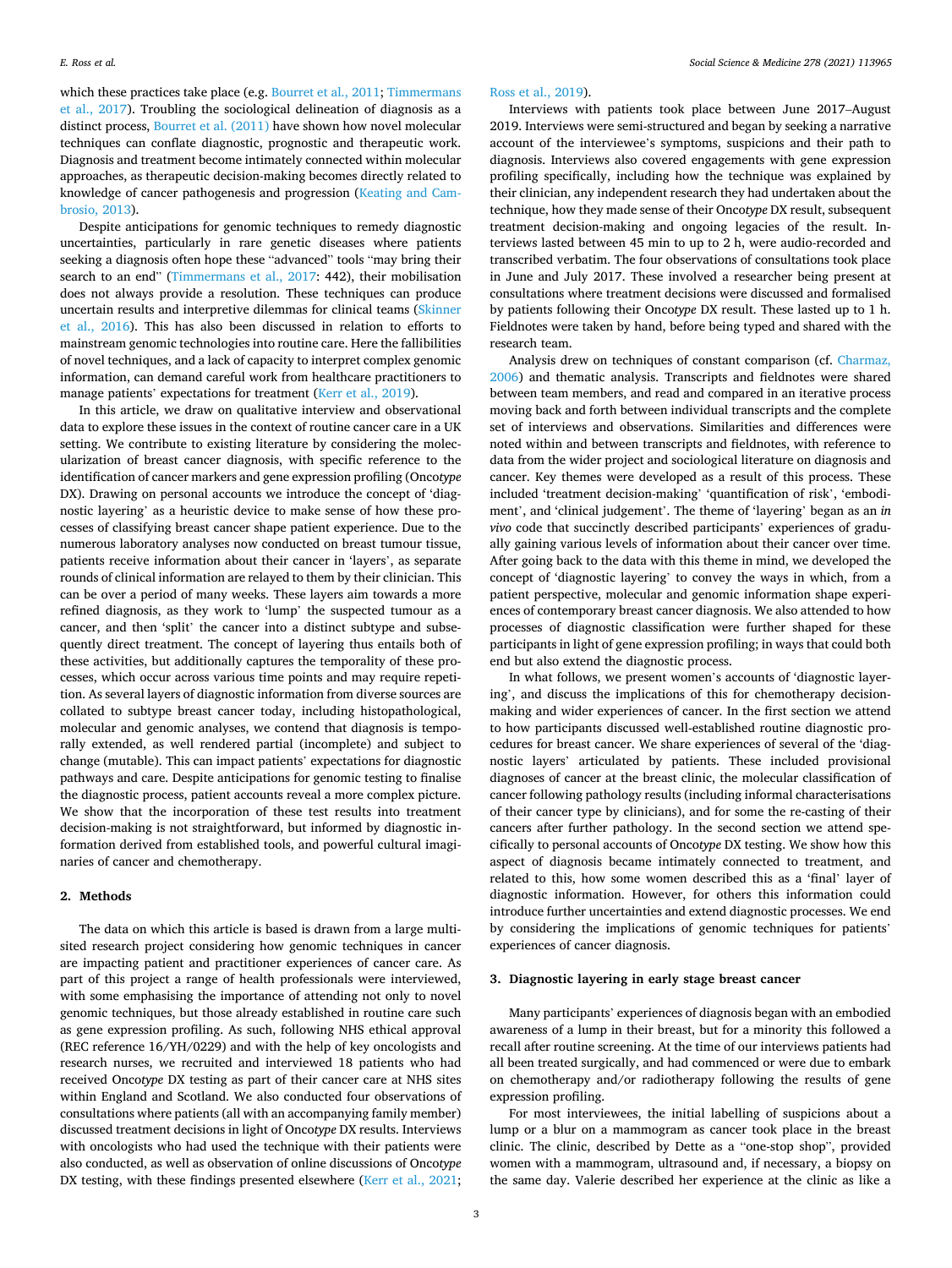"conveyer belt". The very experience of being in the clinic could serve as a form of diagnosis in itself. Several participants described a number of 'cues and clues' that led them to anticipate a diagnosis of cancer before being formally told (cf. [Locock et al., 2016\)](#page-8-0). These included being re-approached by the nurse for a second mammogram (Valerie), but also observing the waiting room and noticing other attendees leave after each tier of investigations, whilst they and a dwindling group of women remained (Dette, Eve).

At the end of their visit, which for some lasted the entire day, a discussion with the oncologist at the breast clinic could represent a first layer of diagnosis for participants. Shortly after their final biopsy, a verbal indication of cancer could be communicated to women. For some this was unequivocal, coming as a shock for Bethany who exclaimed "how can she say that when they've not got the biopsy result?". For others this was implied. Linda was told "don't be surprised" if the pathology report indicated cancer. All were told that more information would be available following the biopsy results, which could take up to two weeks.

#### *3.1. Classifying a 'good' cancer*

Biopsy results provided a further strata of information to participants about their cancer; and in some cases it was not until this point that cancer was confirmed. The pathology report both confirmed a diagnosis of breast cancer (a 'lumping' of the tissue's characteristics as 'cancerous'), but also provided information about the tumour's receptor status e.g. ER+, HER2- (the 'splitting' of their cancer into a particular subtype). In describing their diagnosis during interviews, almost all disclosed the receptor status outlined in this first pathology report, and some the size and grade of their tumour, appreciating that this information was specific to their cancer. The heterogeneity of breast cancer was therefore recognised by participants, gleaned not only from their pathology results but also from discussions with clinicians. In two consultations, we observed the oncologist explain to the patient that "breast cancer is a very big family of cancer" (Observation2 July 2017) and "breast cancer is not one cancer" (Observation1 July 2017).

Commonly encountered within interviews were reports of clinicians describing their subtype of the disease as a 'good' cancer. This was inferred through explanations of their cancer as "early stages" (Elisa), "treatable" (Lois) and "low risk" (Lillian), or in some cases women's cancers were explicitly described as 'good'. Eve had attended the breast clinic and was informed that something "sinister" had been found on her ultrasound, leading to several biopsies later that day. During the discussion with the oncologist she was advised of possible scenarios and treatments, but unlike other participants had not been told to expect a diagnosis of cancer. Her next appointment was with a different clinician two weeks later. She recounted:

So when I went in and he said, erm, 'oh well, it's all good news'. So of course, I was like, 'oh yes!', do you know what I mean?' And he must've saw my face**,** and he's like, 'whoa, whoa, what have you been told?' Right, and I was like, 'well, basically, in no uncertain terms, I had cancer, but it, the word wasn't used' … And he went, 'oh yes, you've got cancer', he said, 'but it's a good cancer'.

This way of communicating her first formal diagnosis discursively configures Eve's cancer subtype in a positive way, and as distinct from the widely accepted understanding of cancer more generally as 'bad news'. A configuration of these women's cancers as good was also achieved beyond linguistic performance. As discussed by [Kazimierczak](#page-8-0)  [and Skea \(2015\),](#page-8-0) this was embedded within a range of socio-material practices and relations (see also [Gardner et al., 2011;](#page-8-0) [Locock et al.,](#page-8-0)  [2016\)](#page-8-0). For participants in this research, these arrangements comprised their molecular markers which were discussed favourably by clinicians, and as we observed in one consultation, sometimes illustrated visually with pen and paper (Observation2 July 2017). This added to a sense of successful treatment prospects and positive outlook:

When they gave me the results of the oestrogen, the ER-positive, they said that was good because the tamoxifen would be very effective and so the consultant was "that's really good." **Julie** 

This layer of information largely configured our participants' cancers in ways that inspired relief and optimism. Significantly these positive interpretations of their cancer-type impacted upon anticipated treatment pathways, which were again largely discussed optimistically in the first instance, and without mention of chemotherapy. Dette was told in a "matter-of-fact" way that "it's very small, it's very early, you'll find out about radiotherapy but you have to have surgery first." Similarly Elisa was told "yeah you have got [cancer] but early stages. So we'll just give you surgery then radium".

Others, however, were given a more tentative outlook, being told that treatment depended upon further factors that would only be resolved following surgery. Valerie was told about her molecular markers in a positive way, but that though appearing favourable there was uncertainty regarding lymph node involvement:

So I was HER2 negative so that helped. Erm, and then obviously whether it was in the lymph nodes or not. From the ultrasound they, they thought it wasn't, but they weren't gonna confirm that until results from the surgery.

Though tentative for several participants, such initial depictions of their cancer as 'good', and for some, easily treated, are significant. These impressions paved the way for the shifts in anticipated treatment pathways that were to come, as additional layers of diagnostic information emerged; each achieved through fresh configurations of sociomaterial practices.

## *3.2. The provisionality of breast cancer diagnosis: reconfigurations of cancer and treatment*

As outlined above, initial biopsies taken at the breast clinic gave a degree of diagnostic information about our participants' cancers, and in some cases, indication for treatment. However, further pathology examination following surgery meant that for some, their 'good' diagnosis and related anticipations for treatment could be reconfigured.

As in Valerie's extract above, surgery was presented to participants as the point at which uncertainties about treatment could be resolved. However in practice, surgery could result in initial understandings of the tumour being rendered obsolete, and in some cases the designation of their results as a 'grey area'. This could require further intervention to generate an additional layer of diagnostic information. Some of these uncertainties, notably to do with the cancer's size, could be clinically acted upon. For six of those we interviewed, following breast conserving surgery to remove the cancerous tissue (a lumpectomy) it was discovered that the operation had not removed an adequate margin of cancerfree tissue around the tumour. These six women therefore underwent one or more re-excisions to remove all of the cancerous tissue, and reestablish the size of the tumour.

Other aspects of the cancer were also altered following diagnostic information from surgery, with 'good' cancers rendered potentially 'bad' cancers. In most instances this was due to confirmation of, or in three cases a shift in, the cancer's grade (rate of growth). This was the case for Lois:

I got the results from the surgeon and that was when he said "oh, your lymph nodes were clear and all the cancer's been removed" so that was a great boost, so that was super. But the cancer had moved from a grade 2 to a grade 3 category so it was worse than first expected.

The transformation of their cancer to a higher grade provoked a shift in language from clinicians. Women reported their doctors now using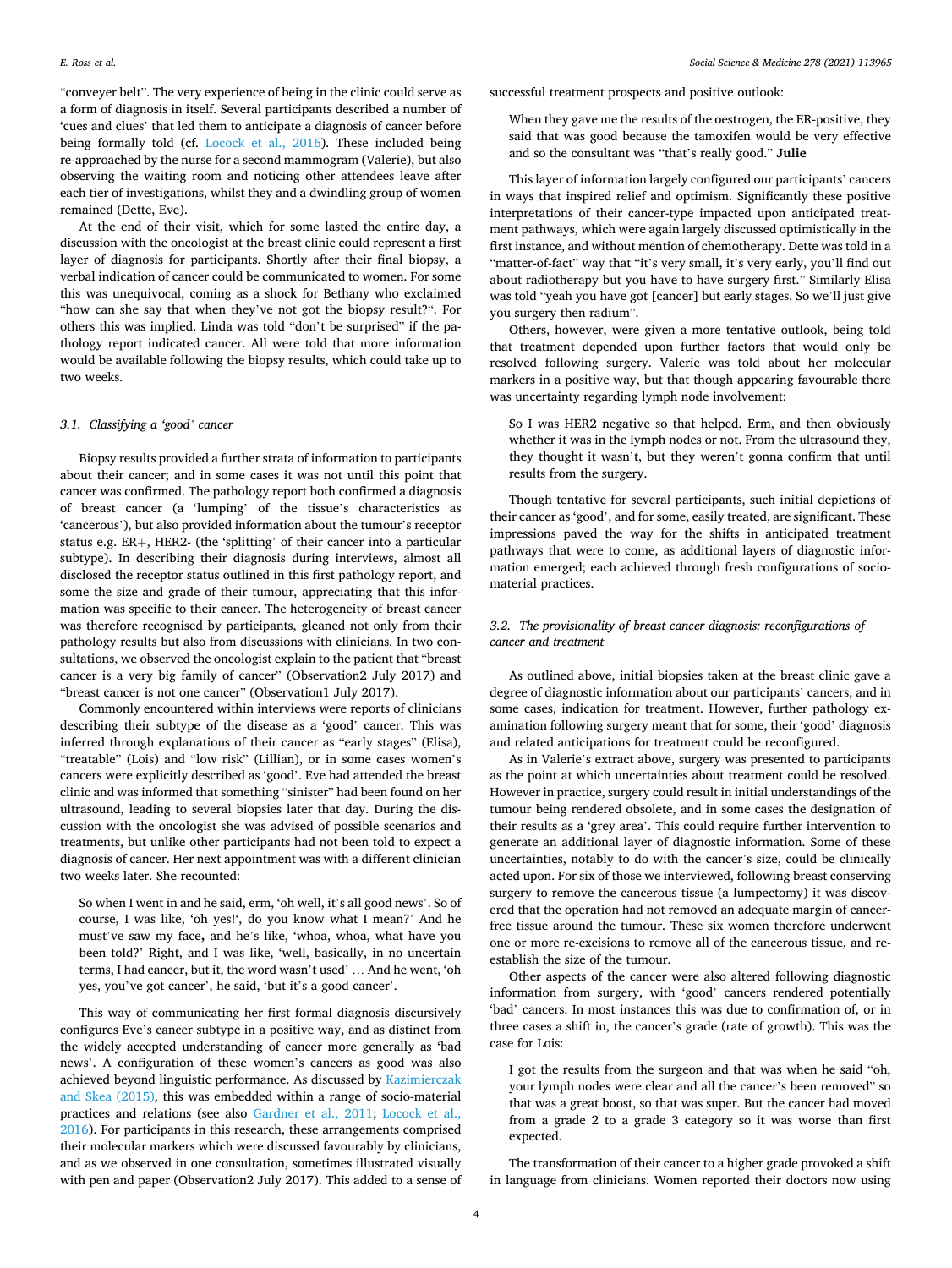terms including "aggressive" (Bethany, Dette, Elisa), "high grade" (Zoe), and "fast growing" (Valerie, Eve). In some instances surgery uncovered what was described as a "slight" or "tiniest" spread to lymph nodes, which was the case for Lillian, Jane, Julie and Alice. In situations such as these, where new or altered information about the tumour was introduced, anticipated treatment pathways were (again) rendered uncertain, and chemotherapy could be raised as a possibility where it had not existed before. Due to previous layers of information pointing to a 'good' cancer, Elisa, Dette and Lois had not anticipated being offered chemotherapy, with Chrissy also unsure as to why the treatment had suddenly been introduced when "the cancer had all gone from surgery". Linda had not considered chemotherapy because of heart condition, which had compelled her clinicians to "try and avoid that". The introduction of chemotherapy came as a "blow" for these women. The instability of diagnosis as related to treatment could work both ways, however, as two participants (Susan and Julie) *had* expected chemotherapy, which was then called into question following surgery.

As well as the initial *incompleteness* of diagnostic information described in the extracts above, which participants (and their clinicians) gained gradually in layers, interviewees therefore also pointed to the *mutability* of diagnosis, particularly following surgical intervention. Subsequent layers of information could both add to and refine existing understandings of the tumour and cancer type, but in some cases called previous layers into question. Paradoxically, though diagnosis is generally engaged upon with a view to fixing a disease classification, and discern treatment along with "a sense of where the road ahead may lead" [\(Jutel, 2009](#page-8-0): 288), for these women the diagnostic process could be experienced as partial and subject to revision, as progressive layers of information invalidated previous knowledge of the tumour, shifted anticipated care pathways, and for some introduced the possibility of a feared treatment. Dette described her experiences of receiving diagnostic information progressively over time as "unsettling":

When you do ask questions they do say "we can't actually really tell you until we've done this" you know, until they've done the biopsy. And then when they've got the biopsy they say "oh, actually, we're going to do a better test when they actually take the lump out" … I've been told a lot "we don't have a crystal ball".

Jane experienced diagnosis as a series of "stages", with waiting for results the most difficult aspect. Hazel explained that thanks to advice from a friend who'd also been treated for breast cancer, she had been prepared for "false horizons" and as such did not take anything in her planned treatment regime for granted. She described being "always open to whatever happens next, without, without holding on too much to what the, the considered next stage ought to be". Bethany described her experience of receiving contradictory layers of information about her cancer, and the implications of this for treatment, as a "rollercoaster". However, she also sympathised with this approach:

Being told that because of the Herceptin [HER2] result I didn't need chemotherapy, you know, I felt very positive and I told all my family. Which is why then a few days later, or whenever, I'm told "it's grade three and you probably will", em, I had to then tell my family that … But I feel that's just the way it has to be because that's just part of the process really. You know, so it's about, sort of maybe eliminating, you know, what it is not, and working out what it is really. And the clinicians have to do that and it takes a wee while.

Bethany's account shows that though it may be subsequently revised, each layer of information had palpable consequences for patients.

The extracts from both Hazel and Bethany point to the significance of diagnostic information not as an end in itself, but with regards what this meant for treatment*.* This was a key issue for many of those we interviewed, who discussed diagnostic details as 'good' or 'bad' with reference to their implications for chemotherapy. However, for the women in our research, the assessment of diagnostic information through

established tools was insufficient to determine a recommended treatment regime, and further layers of clinical information about the cancer were required. In this type of early stage breast cancer, prognosis now came into play. For those we interviewed, prognostic information was derived from an algorithm freely available to clinicians and the public, *NHS Predict*. The women interviewed here were unique, however, in that this layer of information proved inconclusive. For those in our research, estimations of chemotherapy benefit placed women in an 'intermediate' range, characterised by many of our participants as a 'grey area'. A further round of information was sought by their clinicians to refine these estimations, accessed in the form of a genomic technique; Onco*type* DX. Below, we explore how the introduction of Oncot*ype* DX added another 'layer' to patients' experiences of diagnosis, in ways that could both finalise, but also extend, the diagnostic process.

#### **4. Gene expression profiling**

In the context of already protracted experiences of diagnosis, clinical uncertainty around treatment was difficult for participants to come to terms with. Patients had been given a diagnosis of a "scary" disease (Eve) "that kills" (Susan), and which inspired painful recollections of the deaths of friends or family members. Though contemporary medicine has relieved some of the historic devastation caused by the disease and radical treatments (Löwy, 2009), cancer remains culturally feared, in part due to its uncertainties and unpredictability. As described by [Jain](#page-8-0)  [\(2013\),](#page-8-0) the catalogue of explanations, treatments and statistics faced by patients render the disease virtually impossible to navigate. In the face of cancer, interviewees discussed wanting to do all they could to treat and prevent its return, including undergoing chemotherapy. As Eve expressed "I want every treatment I can get, do you know what I mean, to stop it coming back." However, alongside fears of cancer and its return, many of those we interviewed were equally anxious at the prospect of the treatment, which they associated with hair loss, compromised immunity and long-term side effects (see [Bell, 2009](#page-8-0)). This again included Eve, who described memories of her mother being "ravaged" by chemotherapy.

It is within this context that where a clinician had so far guided them with regards treatment decisions, providing some solace in the face of these oncological uncertainties, unknowns suddenly became openly acknowledged. Further, the responsibility for addressing these could be passed to patients: in the absence of a recommendation from the prognostic algorithm, many interviewees had been asked to choose whether or not to proceed to chemotherapy. Lois described this as her oncologist "laying the decision at your door", and along with others, experienced this as emotionally fraught. One patient observed in Observation2 July 2017 said that this placed her "between a rock and a hard place", an idiom also used by Alice who elaborated further: "I didn't want to take a risk of not having chemo if I needed it. But I didn't want to have, take the risk of taking chemo if I didn't need it." Below, we demonstrate how the layer of information provided by gene expression profiling could both attend to the emotional difficulties of this situation by solidifying a diagnosis and enabling a treatment decision, but also prolong the diagnostic process further by introducing additional contradictions and complexities.

# *4.1. A 'final layer' of diagnosis?*

Onco*type* DX was represented by clinicians, and understood by patients, as having the potential to resolve clinical uncertainties surrounding treatment. In one consultation we observed the following exchange:

Because the patient is 'so young' [early 40s] the consultant predicted a good prognosis. She added that without the Onco*type* test result [i. e. with just the *NHS Predict* result], it might have appeared that the patient doesn't need chemo but with this result it shows the benefit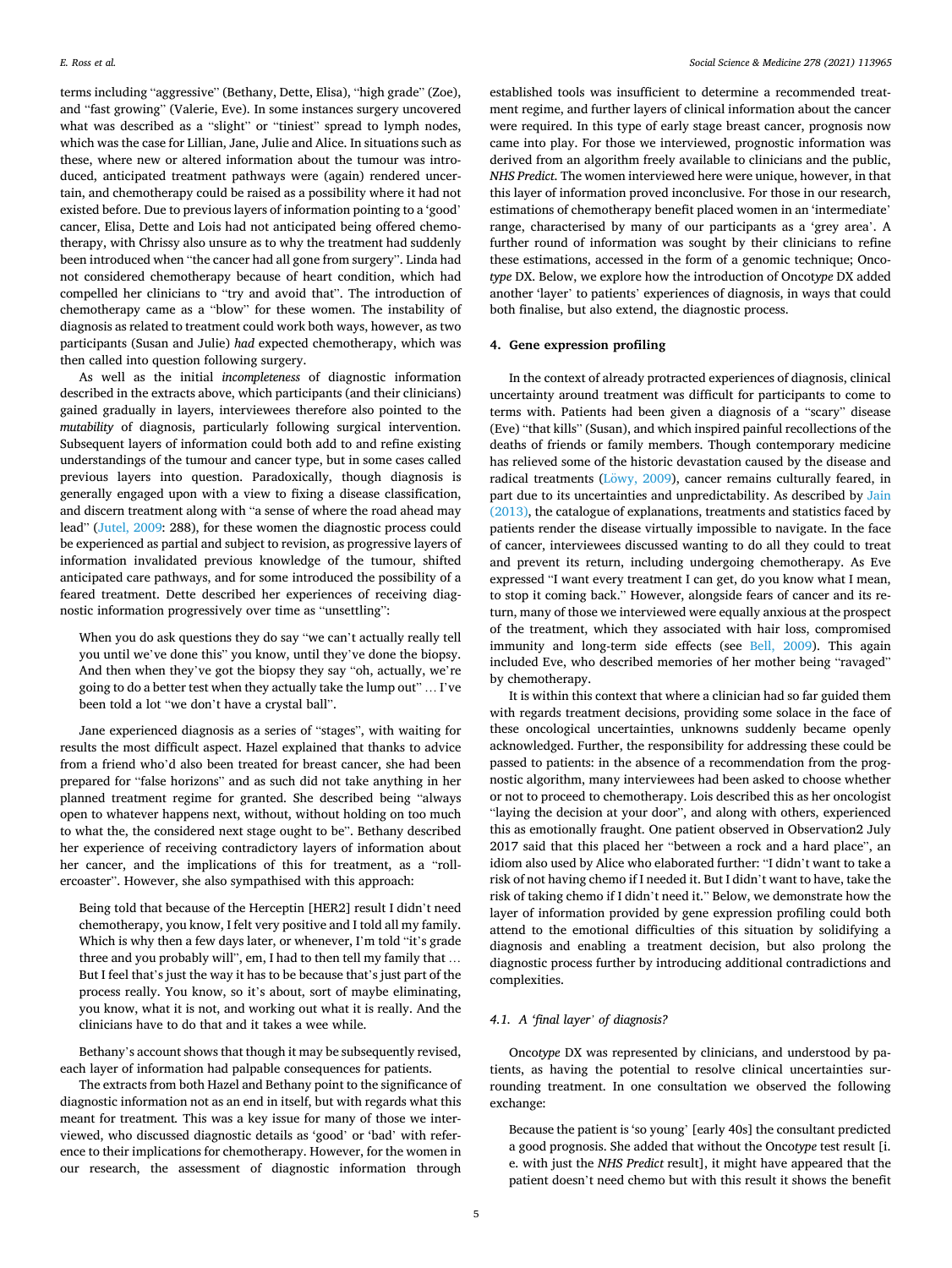… The consultant said *NHS Predict* gives you 'a rough average' but because breast cancer is a big group of diseases, this is 'where Onco*type* comes in'. **Observation1 July 2017** 

Here, gene expression profiling is described as providing a more specific estimation of chemotherapy benefit, contrasting with the 'rough average' generated by *NHS Predict*. The notion that gene expression profiling provided a level of refinement not available from other tools was echoed by interviewees. Both Julie and Bethany described the test as providing "more specific" information about their cancer. Bethany, who described Onco*type* DX as a "state of the art" test, and "most advanced that's available" explained this in more detail:

As far as I was concerned, this test, as it had been described to me, meant that this was very particular to me, in a way. You know, this was a sort of DNA profile of my tumour and, to some extent, milder extent, of me and therefore if that test said I needed [chemotherapy] then I would definitely have done it.

Due to the fact that the test generated a recommendation based on analysis of her own tumour tissue, Alice discussed the test as providing "scientific fact", which she contrasted with the "expertise" of her clinician. Julie noted that the result "will make me feel I'm not making a hunch decision, I'm making a decision based on actual science". The fact that the test was "personalised", gave Hazel "confidence" in the subsequent recommendation to forgo chemotherapy. This was echoed by Bethany who, again demonstrating an appreciation of the diversity of breast cancer, explained "it does make me feel more confident that this is about me and em, that attention is being paid to me and the sort of tumour I have".

Due to its ability to provide a "personalised" recommendation, these interviewees portrayed Onco*type* DX as providing a layer of information to inform their treatment decision which surpassed others. Though previous diagnostic techniques had of course also been personalised, involving molecular analysis and pathological examination of their tumour tissue, treatment recommendations had been more heavily developed from clinical judgement, assisted by tools such as the *NHS Predict* algorithm. Whilst such algorithms and Onco*type* DX perform the same task – estimate recurrence risk to develop a chemotherapy recommendation – the fact that Onco*type* DX's treatment recommendation was directly developed from their "DNA profile", and thus "personalised", marked the tool as distinct for some participants, and as inspiring a particular confidence.

For these interviewees, the test result was represented as integral to their decision about chemotherapy. Those with a 'low risk' score described their result as allowing them to more confidently say no to chemotherapy:

So by getting the test … then that gave us the second opinion really to say that no, I didn't need the chemo. **Lois** 

So I had the test done, so I had the scientific back-up, almost, to say, yeah, you really won't benefit [from chemotherapy]. **Alice** 

Similarly, those with a high risk score, despite some being disappointed that chemotherapy had been recommended as a treatment option, also welcomed their Onco*type* DX results. Felicity represented the test as leaving her with no choice but to proceed with the treatment:

I had, well, a score of twenty-seven, which was a no, no-brainer, really. That's, that's you at a high risk so … So in that way that was reassuring. [Laughs]. Do you know, in an awful way. In an awful way. It was like well, I was glad that it was such a definitive result.

Here, Felicity describes the 'layer' of diagnostic information provided by Onco*type* DX as "definitive", contrasting with previous clinical assessments of her tumour. Felicity had faced particular uncertainties around adjuvant chemotherapy having received hormone treatment prior to surgery, and had found chemotherapy decision-making

"impossible". She welcomed the Onco*type* DX result, which squarely placed her at high risk, providing a clear recommendation for chemotherapy. For these participants, the fact that the test result directed treatment decision-making in this way distinguished it from previous layers. As well as being "definitive" in the sense of not able to be technically surpassed by other techniques ("state of the art"), the perceived finality of the Onco*type* DX result can also be linked to the fact that it directly recommended a treatment. Due to their fears surrounding recurrence, but also of chemotherapy, the discernment of the 'right' treatment was an important outcome of the diagnostic process for interviewees. For the participants above, by successfully resolving uncertainties around treatment, no further 'layers' of diagnostic information were needed. Bethany, who earlier likened breast cancer diagnosis to a 'process of elimination', described the test as a 'final diagnosis':

It just really meant that it was a very individualised, you know, that it was another layer, a bit like peeling an onion until you get to the final bit, you know, the final sort of diagnosis really.

Here Bethany points to an alternative conceptualisation of diagnostic layering, where various components of information are gradually uncovered until the most refined is provided by Onco*type* DX. Importantly, Bethany discussed this information as a 'final' layer because, due to the fact it was "individualised", she could now make a decision about chemotherapy. Complementing Dette's earlier description of the diagnostic process thus far, Julie similarly proclaimed that the test acted as "a bit of a crystal ball, you know, and g[a]ve me something to actually make a decision on".

In the context of uncertainty surrounding a feared treatment, Onco*type* DX was therefore welcomed by many participants interviewed for this research. The test was seen to solidify diagnoses which had previously been experienced as fluid and changeable. It 'finalised' diagnosis in two ways; through its provision of 'state of the art' and personalised diagnostic information, which could not technically be surpassed, but also by clearly directing treatment, ending uncertainties surrounding this important aspect of their cancer care. Nevertheless, receiving the Onco*type* DX score did not straightforwardly finalise the diagnostic process for every patient. As we now discuss, the introduction of the technique also had the potential to further unsettle paths to treatment, particularly in terms of its blurring of diagnosis and prognosis.

# *4.2. Meanings of gene expression profiling and the persistence of provisionality*

As discussed in the first part of our findings, diagnostic information derived from established tools had the potential to reconfigure initially 'good' cancers as potentially 'bad' cancers. This rendered initial diagnoses as incomplete and mutable, with associated treatment plans experienced as a series of 'false horizons' (Hazel). Novel genomic techniques such as Onco*type* DX are presented as bringing finality, with clinicians often presenting such techniques as "the most comprehensive test" ([Timmermans et al., 2017](#page-8-0): 442). However, genomic information can sometimes introduce unexpected or contradictory results, as we heard during our interviews, causing confusion for patients and further disrupting diagnostic journeys.

In some cases, our interviewees' Onco*type* DX results conflicted with previous layers of diagnostic information. Where these contradictions arose, unlike in the extracts above the genomic result was not always taken at face value, but required further interpretation. During the earlier stages of diagnosis, Lillian had been told "on two or three occasions" that hers was a "low risk cancer". However, Onco*type* DX indicated that chemotherapy would be recommended for her. Having learned her result she decided that chemotherapy was "inevitable", and welcomed the presentation of statistics and percentages alongside her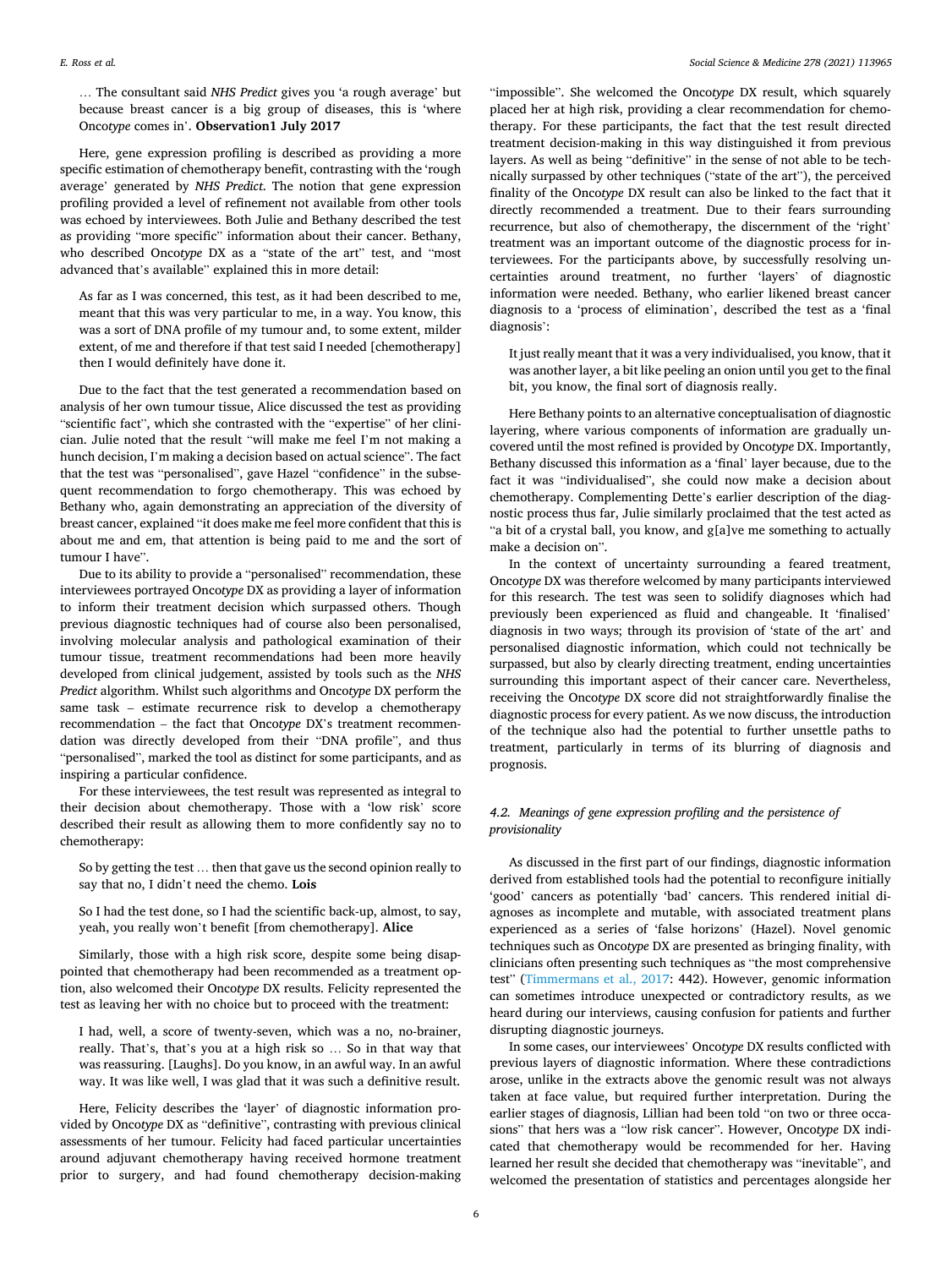score to help her make her decision. However, she also felt confused about her result, a feeling which lingered beyond her consultation:

It's only when I got home and I looked at my notes, I almost couldn't marry the two things together. Him saying it's low risk but then me being a 29 on the Onco*type*.

This was also the case for Dette, for whom the possibility of chemotherapy first arose following surgery. Despite being consistently advised that her cancer was "small" and "early", her Onco*type* DX score placed her in the 'high risk' category. She discussed her confusion about this with her oncologist:

'You don't have to be terrified' [the oncologist] said, 'you, your prognosis is incredibly good.' And this is what's difficult to understand, is why give me chemotherapy? And she said 'it's just because we don't want you to get it again.'

In these women's reflections, their cancer had been positioned as 'good' based on previous layers of information, but rendered a 'high risk' cancer by the Onco*type* DX test. This apparent contradiction is mitigated by the oncologist above through her distinction between Dette's cancer in the present (which had been successfully excised), and a possible cancer recurrence in the future. This demonstrates that the ambiguity of Onco*type* DX as a prognostic or diagnostic tool, as well as having implications for practitioners ([Bourret et al., 2011](#page-8-0)), can impact patients. All of those we interviewed emphasised the value of Onco*type* DX as related to its implications for chemotherapy decision-making, an exercise most often associated with diagnosis and generally situated in the present. This is inscribed within the very name of the test itself, through use of the abbreviation *DX*. However, gene expression profiling differed from earlier assessments of their cancer, by drawing on predictive information. Where this information did not correspond, it unsettled patients such as Dette and Lillian. The significance of this for sociological studies of genomic technologies is that though often presented as a most "advanced" and "comprehensive" technique ([Timmermans et al., 2017](#page-8-0): 442), in these examples genomic testing did not render previous layers of diagnostic information obsolete. Despite a clear indication for treatment, Dette sought further discussion of her Onco*type* DX score in light of previous results. These became enmeshed in her interpretation of the score and its implications for treatment, with their significance not diminished by this novel technique.

This was also the case for Wendy and Zoe. They both consulted with their oncologist to further interpret the meaning of Onco*type* DX for treatment, despite both attaining a clearly low score. Following pathology results after a second surgery, Zoe had interpreted that her cancer was 'high risk' due to it being a high grade. She raised this with her oncologist:

I was a bit worried with a high grade on its own, it would be an indication for, for chemo, and, um. So I didn't, I didn't want to appear that I wanted chemo but I just wanted to make sure that not having it is the right thing to do. And, um, so she said, 'no, no, no, at score 7 we would definitely not offer you chemo'.

Zoe's involvement of the oncologist in translating the Onco*type* DX result into a treatment decision, despite a clearly 'low risk' result, was shaped by a persistent unease about declining chemotherapy, in the context of a previous layer of diagnostic information which had labelled her cancer as 'high grade'. She found it difficult to unequivocally accept the invalidation of this earlier information by the test, being unsure as to whether forgoing chemotherapy was "the right thing to do". Zoe implies a felt imperative to embark upon chemotherapy to successfully treat cancer, despite her wish to avoid the treatment. This was also alluded to by Dette who discussed the sociocultural entwinement of cancer and chemotherapy: "you've got cancer, it's like "oh my God!" And everybody knows that chemotherapy gets rid of it". This felt imperative was also invoked by a clinician in an appointment we observed, where an

'intermediate' Onco*type* DX result was discussed with a patient.

[The consultant] reiterated that it's difficult for him to advise [on chemotherapy] one way or another. But he added 'what if' seems to be a 'powerful driver', i.e. 'doing everything I can' mentally. The patient said 'it's no-brainer for me then'. **Observation2 June 2017** 

In these examples, where the result disrupted prior configurations of their cancer, the information provided by Onco*type* DX is presented a *not quite* representing a 'final' layer of diagnosis, but as requiring further interpretation. Dette, Zoe and Wendy therefore sought further discussion with their clinicians about the meaning of their Onco*type* DX result, despite it providing a clear indication for treatment. As we have shown, their reasons were twofold. First, the result had contradicted previous layers of diagnostic information about their cancer. This demonstrates that all diagnostic layers in their totality remained important to participants, and were not simply surpassed by the information derived from genomic testing. Secondly, persistent fears about cancer and its possible recurrence meant that even in the context of a 'low risk' result, some reported anxieties about foregoing chemotherapy, despite this clear recommendation from an "advanced" test. Though previously unattainable, following Onco*type* DX testing Dette, Zoe and Wendy were now given an explicit treatment recommendation by their clinician. For the patient in Observation2 June 2017, this remained elusive following an intermediate result, though a recommendation to proceed to chemotherapy was subtly implied by her oncologist. Importantly, this was not solely formulated based on his assessment of layers of diagnostic information, but also by drawing on the powerful discourse of 'doing all one can' to fight cancer.

In these sections, we have observed some clinicians and participants discussing Onco*type* DX results as remedying the partial and mutable experiences of diagnosis hitherto described by interviewees. However, not all interviewees represented the test in this way. For some, despite patient and clinician anticipations for genomic testing to bring finality to diagnostic journeys, the result was not depicted as definitive. Importantly, our analysis has shown that despite its imagined finality and superiority to other techniques, decision-making following Onco*type* DX testing did not always incorporate the result unquestioningly. Instead, engagement with the result was complex and cautious, shaped by configurations of the tumour developed through previous diagnostic layers, as well as persistent fears of cancer and its possible recurrence.

# **5. Discussion**

Breast cancer is now widely viewed as a heterogeneous disease within clinical settings. We have outlined, from a patient perspective, the routine processes through which breast cancer comes to be split into distinct subtypes. Within the UK NHS, the subtyping of breast cancer has given rise to different therapeutic regimens for individual patients, with these intersected by varying patterns of surgical management according to the cancer's size and spread. Breast cancer subtyping has become more refined, with an aim to 'split' diagnostic classifications falling under the 'lumped' category of breast cancer. The process of splitting a diagnosis of breast cancer entails several techniques, some wellestablished and others introduced only within the last decade. These developments have had consequences for patients as their tumour tissue becomes subjected to an increased number of diagnostic procedures, and as diagnostic information is delivered to them at several time-points. We have introduced the concept of 'diagnostic layering' to convey this contemporary experience of diagnosis as articulated by patients.

As a concept, layering captures both the incompleteness of diagnosis, experienced as partial and unable to be confirmed until further layers of diagnostic information are attained, and also the mutability of diagnosis, which could become subject to change as new layers of diagnostic information are introduced. Shifts in understandings of their cancer could be challenging for those participants whose subtype had initially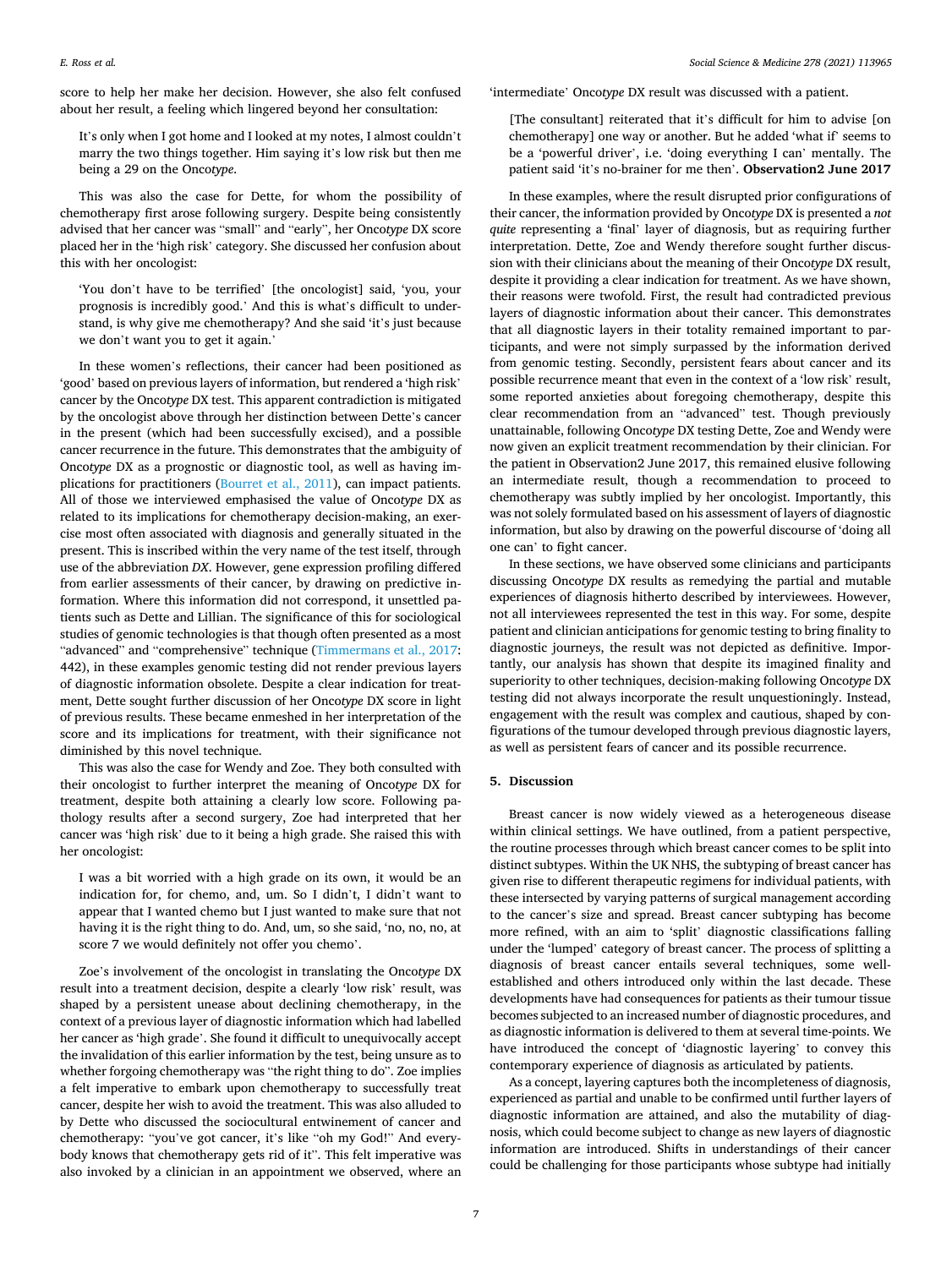been portrayed as unequivocally 'good', as this became invalidated by, for example, a designation of a higher grade. Despite patient hopes for it to resolve these uncertainties, the results of Onco*type* DX testing could further unsettle previous diagnoses, shifting patients' expected outcomes and treatment pathways. For our participants, routine diagnosis thus entailed contradictions, and periods of navigating a 'diagnostic limbo' ([Nettleton, 2006](#page-8-0)), likening experiences of early breast cancer to those of contested illnesses [\(Purkiss and Van Mosell, 2008](#page-8-0)). Interviewees gave descriptions of managing these uncertainties emotionally by anticipating 'false horizons', 'preparing for the worst', and taking their cancer care 'one step at a time'.

For our participants, the partial and protracted nature of diagnosis could be especially difficult to manage due to its direct implications for treatment; most notably adjuvant chemotherapy. Previous studies have shown how the 'tangled web' of 21st century oncology can blur prognosis, diagnosis and treatment from the perspective of practitioners, with implications for professional jurisdictions ([Bourret et al., 2011](#page-8-0); [Keating and Cambrosio, 2013](#page-8-0)). We have shown the implications of reconfigurations of these practices for patients, as they attempt to make sense of their cancer (risk) when assessed by a range of diverse and sometimes inconsistent clinical tools, deployed at various time-points. As a relatively recent addition to routine diagnostic processes in the UK, Onco*type* DX testing is often touted as bringing certainty and closure to diagnosis in early breast cancer, particularly as it relates to treatment. Indeed, some participants' experiences did accord with this narrative. Some described the technique as 'finalising' diagnosis, in part because it was viewed as 'state of the art' and 'personalised' when compared with previous diagnostic tools they'd encountered. This inspired confidence in its recommendation. Its finality was also related to the fact that in the face of an agonising decision, its result could provide a clear recommendation for treatment. In these cases Onco*type* DX testing might be understood in similar ways to the numerical biomarker tests described by [Bell \(2013\)](#page-8-0), whereby in the context of "cancer's semiotic 'din'", numerical results can provide a "reassuringly concrete buoy for patients to cling to" (p 134–5).

However, gene expression profiling also had the potential to extend the diagnostic process. This accords with research pointing to the creation and exacerbation of uncertainty resulting from novel genomic techniques [\(Kerr et al., 2019;](#page-8-0) [Skinner et al., 2016;](#page-8-0) [Timmermans et al.,](#page-8-0)  [2017\)](#page-8-0). In some cases, participants returned to clinical judgement to interpret the implications of their gene expression test result for treatment. This was not only in the case of an intermediate score, a 'zone of uncertainty' where clinical judgement is more often called upon ([Bourgain et al., 2020\)](#page-8-0), but also observed in cases where a recommended course of action was clearly inscribed within the result. Patient deferral to their clinician points to a "persistence of the clinic" [\(Latimer](#page-8-0)  [et al., 2006](#page-8-0): 623), despite suggestions that genomic technologies would relegate clinical judgement. In such cases, clinicians weaved together sometimes contradictory diagnostic layers, patient priorities, concerns and fears, and professional assessments with this genomic information, in order to develop an appropriate treatment recommendation for their patient. Of note in this research is that clinical judgement also drew on cultural narratives entwining chemotherapy and cancer, and the possibility of future regret.

The layer of diagnostic information provided by Onco*type* DX, despite often being represented as advanced, and experienced as such by some patients, in fact shared many characteristics with that provided by established tools. Due to its conflation of diagnostic and prognostic information, like previous diagnostic layers the Onco*type* DX result could contradict established configurations of patients' cancers, causing confusion and anxiety. Our analysis has shown that despite its purported exceptionalism, the result was not interpreted in isolation by patients, but made sense of in light of previous diagnostic results. Their significance was not reconfigured by the technique. Further, like previous layers the Onco*type* DX score remained open to contestation and reinterpretation, with some participants embarking upon further

discussions with their clinician about its meaning, even in apparently clear-cut cases. Lastly, though marked as distinct by some interviewees for providing 'scientific facts' on which to base a treatment decision, interpretations of the test result remained couched within persistent fears of cancer and its possible return. These influenced the way all participants engaged with Onco*type* DX, provoking strong emotional engagement with results, whether these indicated chemotherapy or not.

#### **6. Conclusion**

Our research has attended to routinized and everyday practices of breast cancer diagnosis in the UK, into which molecular examination has been embedded for many years. We have contributed to the sociology of diagnosis by attending in-depth to how contemporary techniques that 'split' breast cancer into subtypes are experienced by patients. Our analysis has demonstrated that multiple laboratory examinations of tumour tissue extend diagnosis for patients, and introduce more opportunities for the invalidation of women's anticipations for their treatment and care. The concept of diagnostic layering, directly developed from patient accounts, captures these experiences of contemporary breast cancer diagnosis as partial and incomplete, and as mutable and subject to change.

As a relatively recent introduction to routine diagnostic processes, Onco*type* DX could be represented as a 'final' diagnostic layer, due to its ability to determine treatment where previous techniques had failed. Patients anticipated that the technique would resolve treatment uncertainties provoked by established diagnostic tools, and in some cases take the heavy responsibility for treatment decision-making out of their hands. We have shown that for some patients this was the case, with these women attributing their "confidence" in this genomic test to its "advanced" nature, and its provision of a direct recommendation for treatment. However, our analysis has also highlighted that the result did not straightforwardly direct treatment decisions for all. Some women described the incorporation of the result into their decision-making as informed by diagnostic information arising from well-established tools, which could entail contradictions, and as powerfully shaped by fears of cancer and its return. This led several participants to interrogate the meaning of the result further, requiring additional interpretation and disrupting anticipations for the finalisation of diagnostic and treatment pathways. In these cases the enduring significance of the clinician in interpreting genomic information, and translating this into a treatment recommendation for the individual patient, was clear.

In line with personalised medicine's aim to further refine diagnosis and treatment, it is likely that additional layers of diagnostic information derived from novel genomic techniques will become incorporated into routine cancer care. However, scientists now highlight the diversity of breast cancer even within individual patients, and as shifting over time [\(Martelotto et al., 2014\)](#page-8-0). This calls into question the extent to which the much sought after 'finality' in cancer diagnosis can be achieved, with layering perhaps better understood as a process continuing even beyond treatment. Our article has highlighted the importance of sociological attention to the specificities and temporality of diagnostic layers; how they are produced and in what contexts, and of the lived consequences of these diverse forms of clinical information for patients. Our analysis of patient accounts of Onco*type* DX has shown that patients make sense of novel forms of diagnostic information in terms of the techniques that have produced it, the extent to which it aligns with other sources of diagnostic information, and in the context of wider disease experiences. Such insights are important for medical practice, as patients face navigating further layers of complex diagnostic information, and as clinicians manage patient (as well as their own) expectations for genomic techniques to resolve diagnostic uncertainties [\(Kerr et al.,](#page-8-0)  [2019\)](#page-8-0).